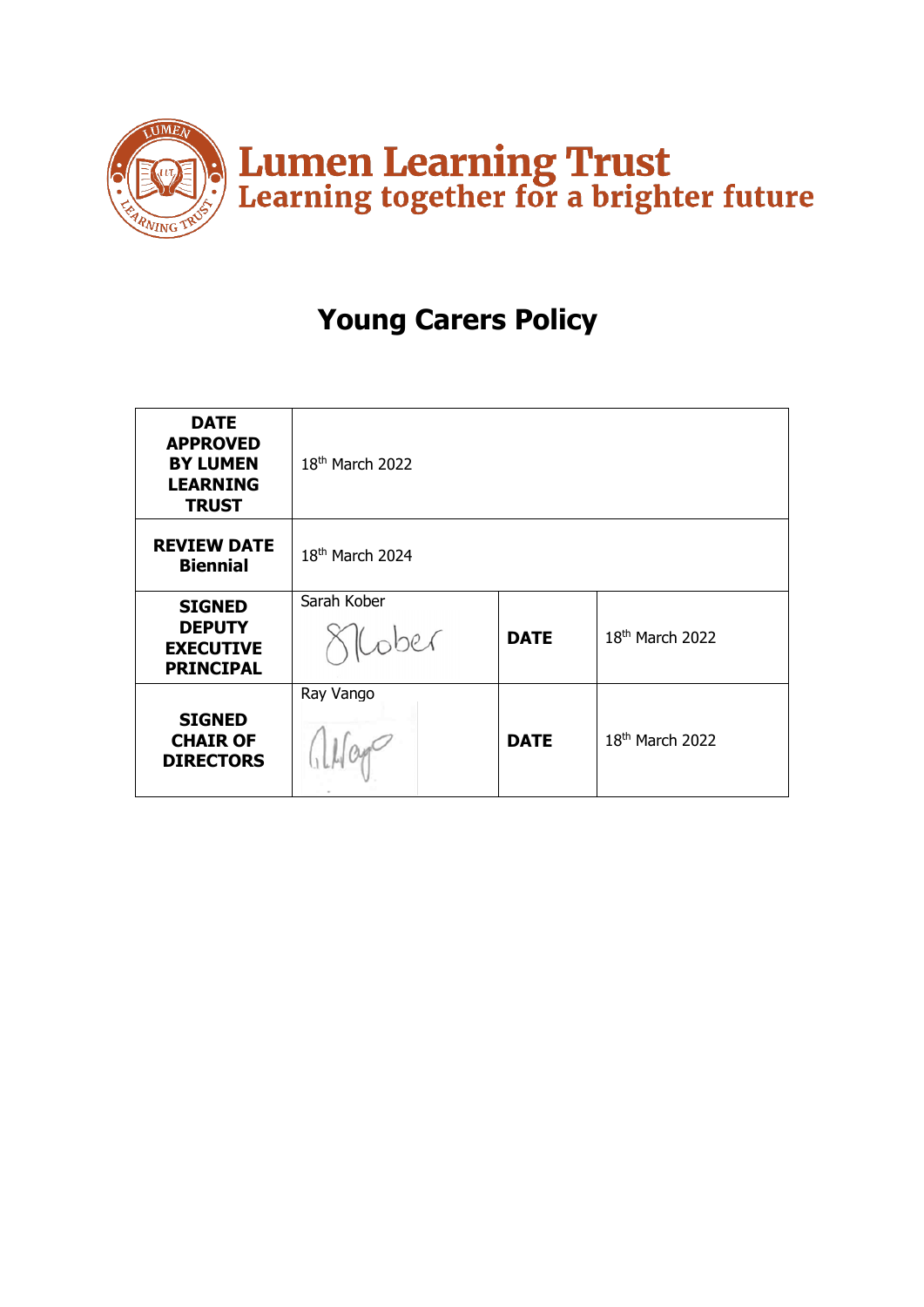The Lumen Learning Trust puts the children's needs at the heart of its provision. Our whole school community is committed to enabling the children to become successful lifelong learners and happy, fulfilled adults who can make positive choices about their future.

# **Introduction**

The Lumen Learning Trust believes that all children have the right to an education, regardless of what is happening at home. When a child's life is affected by looking after someone at home he or she may need additional support to help ensure their learning is not adversely affected.

# **Aims and Objectives**

This policy explains how we will support a child who looks after someone at home. Lumen Learning Trust and its schools aim to:

- To put young carers' participation and voice at the heart of all we do.
- To use a whole family approach to increase the social inclusion, educational outcomes, emotional and physical wellbeing of young carers.
- To raise awareness and enable others to identify and support young carers; working in partnership to embed long-term change.
- We will learn from, develop and share best practice to continually improve our service and enable others to improve the lives of young carers.

## **Defining a young carer**

A young carer is a child under 18 years of age whose life is affected by looking after someone at home. They carry out tasks and responsibilities which are additional to those appropriate for their age.

The person they care for may be a parent, sibling or grandparent and the care they give may be physical and/or emotional. The person they look after may have one of more of the following:

- Physical disability
- Mental health issues
- Learning difficulties
- Entrenched substance misuse problems
- Long-term or chronic illness

The level of responsibility assumed by a young carer is often inappropriate to their age and at a level beyond simply helping out with jobs at home, which is a normal part of growing up. Responsibilities may include:

- Personal care (e.g. bathing, dressing, feeding)
- Giving or prompting medication/injections
- Shopping
- Housework
- Emotional support
- Looking after younger siblings
- Budgeting and paying bills

Young carers can feel tired, worried and isolated. Their social life is often restricted with few opportunities for fun and after school activities.

#### **Identifying a young carer**

Unless the school is advised about a child's home circumstances, young carers risk first being identified by negative aspects of their behaviour or work. Some young carers worry about bullying or interference in their family life and may seek to conceal their role from their peers and from teachers.

Some of the warning signs that might indicate that a child has unrecognised responsibilities are:

- Regular lateness or unauthorised absence.
- Tiredness in school.
- Erratic response to homework with incomplete, late or non-compliance to set tasks.
- Lack of concentration, anxiety or worry.
- Under-achievement for potential capacity.
- Behavioural problems, especially inappropriate responses possibly resulting from anger or frustration.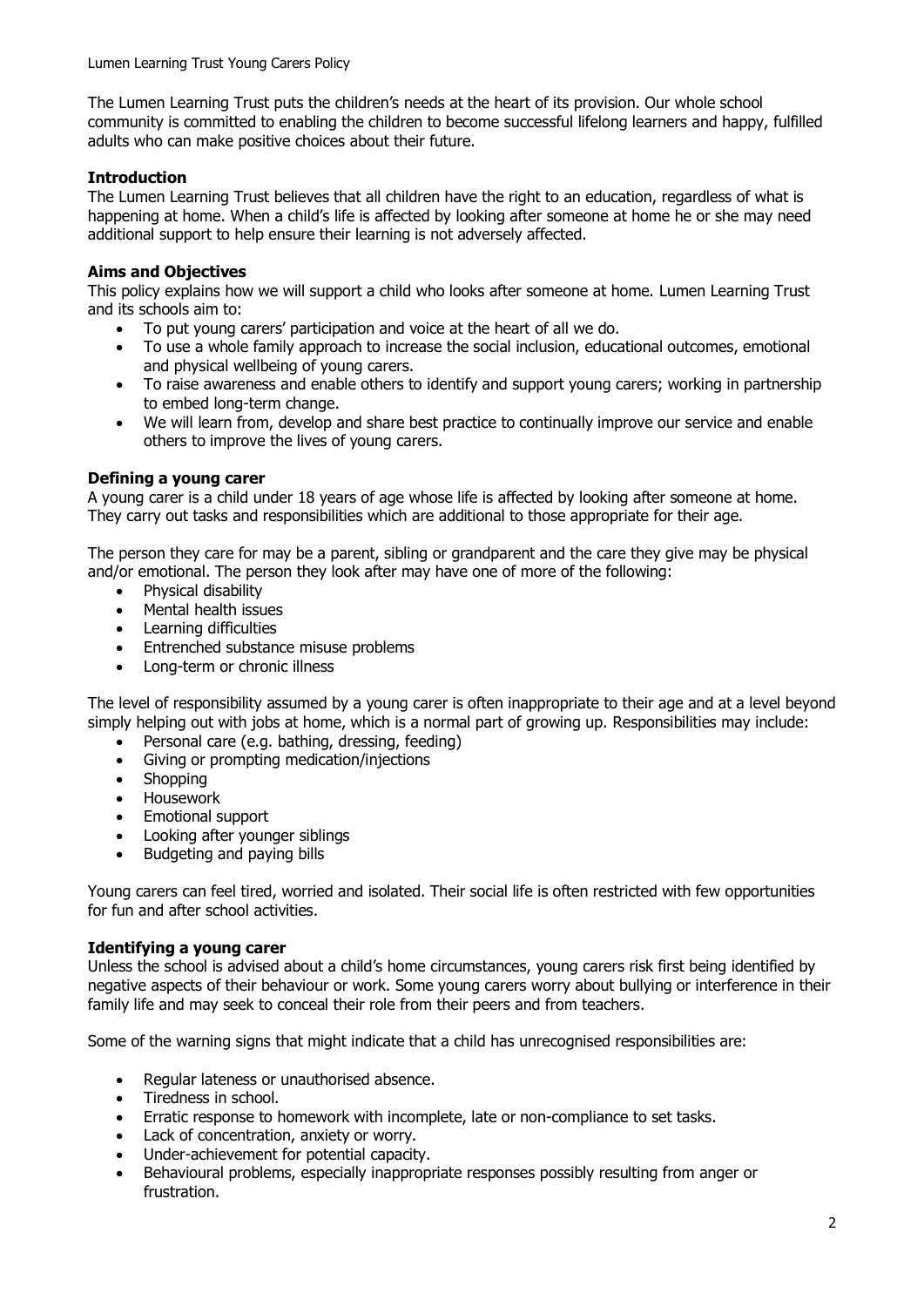Lumen Learning Trust Young Carers Policy

- Physical problems such as back pain from lifting.
- Limited social skills. This can include few or no peer friendships but possibly good relationships with adults and presenting as very mature for their age.
- Victim of bullying behaviours, perhaps linked to a family member's disability or state of health, e.g. substance misuse problem or behaviour.
- Apparent lack of interest in extra-curricular activities, especially after school.
- Apparent lack of engagement from parents, for example non-attendance at parent's meetings.

## **Process once a child has been identified as a possible young carer**

The above warning signs may be indicators of a range of problems, some not associated with caring, however in dealing with any child exhibiting any of these signs staff will consider asking the child if they are helping to look after someone at home.

Any concerns about a child who may be considered an as yet unidentified Young Carer or new information about an identified young carer should be reported the school's Home School Link Worker (HSLW) who has responsibility for young carers as the designated Young Carers Lead. The HSLW is responsible for coordinating Young Carer support and is the key person in school through which relevant matters need to be passed.

Once identified as a young carer, The HSLW and associated school staff will work with outside professionals to support the child. The HSLW will work with the child and parent/carer to support their caring role and coordinate other means of support for the child and family with the aim to reduce the family member's reliance on the child.

Any information gained as a result of this process will be held on the child's personal file and kept securely. We will respect the right to privacy and will only share information about young carers and their families with external agencies who need to know in order to be able to help. Before sharing information with anyone else, the school will seek consent from a parent.

#### **School support for identified young carers**

Lumen Learning Trust and its schools offer the following support to young carers:

- Each school Home School Link Worker will have special responsibility for young carers, making themselves available and visible so that all children and families know who they are and what they can do to help. Their name and contact details will be displayed in the school, on the school website and in the main office. The Home School Link Worker will lead support work with young carers and will be the point of contact for young carers and their families.
- All school staff are made aware of who their young carer representative is and the reporting/referral process to this person.
- All schools have an effective internal reporting system between all staff and the young carer's representative in line with the school safeguarding policy.
- When a young carer leaves the school, either to proceed into further education or for any other reasons, details of their caring role and home situation will be passed on to the next school subject to consent from the young carer and his/her family.
- The Trust acknowledges that young carers will not be obliged to discuss their family situation unless they feel comfortable. The young person's caring role will be acknowledged and respected.
- School staff will talk to young carers in private and not in front of their peers unless the young carers asks for a friend to be present.
- The HSLW will refer young carers to the local authority young carers service, as well as referring families to other support services to ensure high quality support for young carers is achieved at all times.